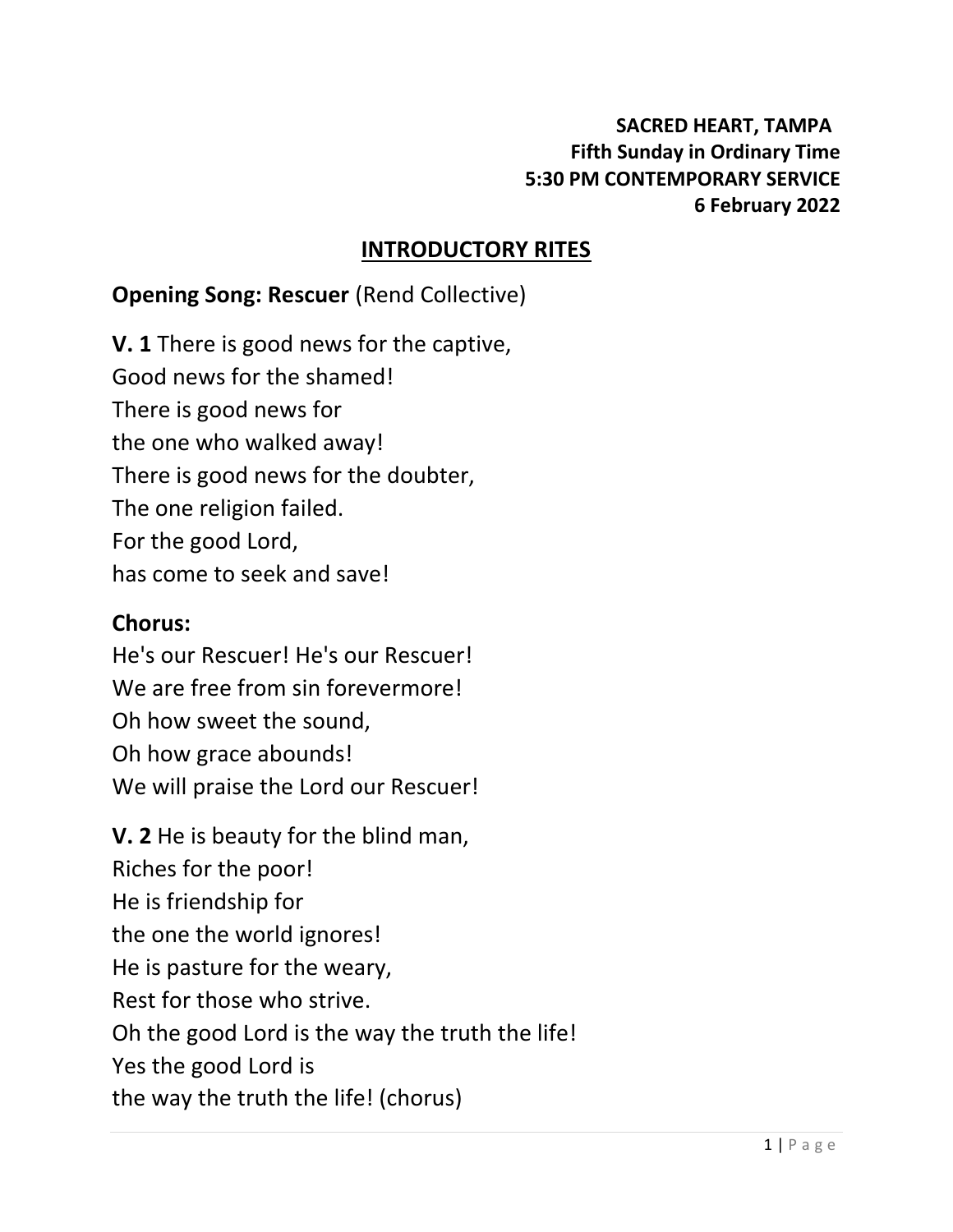# **Bridge:**

So come and be chainless, come and be fearless, Come to the foot, of Calvary! There is redemption, for every affliction Here at the foot of Calvary! (chorus)

### **Chorus:**

He's our Rescuer! He's our Rescuer! We are free from sin forevermore! Oh how sweet the sound, Oh how grace abounds! We will praise the Lord our Rescuer!

> *Benjamin Hastings | Bryan Fowler | Rend Collective © Capitol CMG Amplifier (Admin. by Capitol CMG Publishing) Musical Moodswing (Admin. by Capitol CMG Publishing) Rend Family Music (Admin. by Capitol CMG Publishing) SHOUT! Music Publishing (Admin. by Capitol CMG Publishing). All rights reserved*

# *Glory to God:* **Mass of a Joyful Heart** (Angrisano)

### **Glory to God in the highest, and on earth, peace to people of good will!**

We praise you, we bless you, We adore you, we glorify you, We give you thanks for your great glory. Lord God, heavenly King, O God, almighty Father.

### **Glory to God in the highest,…..**

Lord Jesus Christ, Only Begotten Son, Lord God, Lamb of God, Son of the Father, You take away the sins of the world, have mercy on us; You take away the sins of the world, receive our prayer; You are seated at the right hand of the Father, have mercy on us.

### **Glory to God in the highest,…..**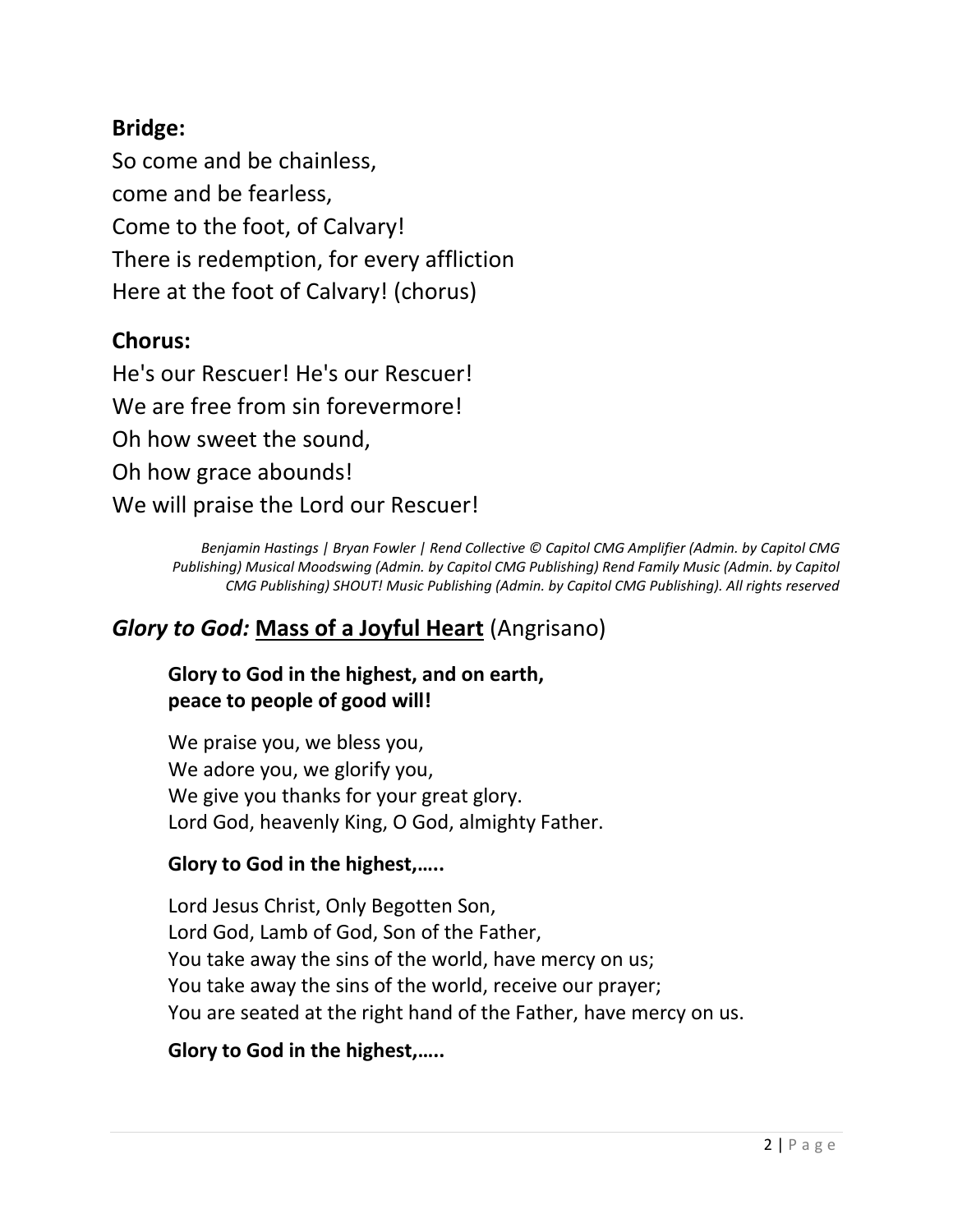For you alone are the Holy One, you alone are the Lord, You alone are the Most High, Jesus Christ, With the Holy Spirit, in the glory of God the Father.

**Glory to God in the highest, and on earth, peace to people of good will! A-A-AMEN!**

### **LITURGY OF THE WORD**

**First Reading:**

*Psalm 34*: Taste and See *(Common Psalm for Ordinary Time)*

**Taste and see, The goodness of the Lord, The good-ness of, the Lord.** *(repeat)*

*Music: © 2000 [Steve Angrisano,](https://www.google.com/search?sxsrf=AOaemvJruKsjUNMTmUIDu5apUm66SKSoKQ:1631300827959&q=Steve+Angrisano&stick=H4sIAAAAAAAAAOPgE-LVT9c3NEw2zi1PzzVKV-LSz9U3MCwuMzct1FLKTrbSzy0tzkzWL0pNzi9KycxLj0_OKS0uSS2ySiwqySwuWcTKH1ySWpaq4JiXXpRZnJiXv4OVEQC8gvbWVgAAAA&sa=X&sqi=2&ved=2ahUKEwjByvySjfXyAhVLq5UCHUIEA8QQmxMoAXoECAUQAw) [Tom Hemby,](https://www.google.com/search?sxsrf=AOaemvJruKsjUNMTmUIDu5apUm66SKSoKQ:1631300827959&q=Tom+Hemby&stick=H4sIAAAAAAAAAOPgE-LVT9c3NEw2zi1PzzVKV-LSz9U3MCzLrjIv0lLKTrbSzy0tzkzWL0pNzi9KycxLj0_OKS0uSS2ySiwqySwuWcTKGZKfq-CRmptUuYOVEQDgO5u1UAAAAA&sa=X&sqi=2&ved=2ahUKEwjByvySjfXyAhVLq5UCHUIEA8QQmxMoAnoECAUQBA) [Brian Green,](https://www.google.com/search?sxsrf=AOaemvJruKsjUNMTmUIDu5apUm66SKSoKQ:1631300827959&q=my+soul+is+thirsting+brian+green&stick=H4sIAAAAAAAAAOPgE-LVT9c3NEw2zi1PzzVKV4JwkyqMsjMKii21lLKTrfRzS4szk_WLUpPzi1Iy89Ljk3NKi0tSi6wSi0oyi0sWsSrkVioU55fmKGQWK5RkZBYVlwBVKSQVZSbmKaQXpabm7WBlBAArG_FyagAAAA&sa=X&sqi=2&ved=2ahUKEwjByvySjfXyAhVLq5UCHUIEA8QQmxMoA3oECAUQBQ) [Tabetha Fair,](https://www.google.com/search?sxsrf=AOaemvJruKsjUNMTmUIDu5apUm66SKSoKQ:1631300827959&q=Tabetha+Fair&stick=H4sIAAAAAAAAAOPgE-LVT9c3NEw2zi1PzzVKV4Jwk0rijQyL8-K1lLKTrfRzS4szk_WLUpPzi1Iy89Ljk3NKi0tSi6wSi0oyi0sWsfKEJCallmQkKrglZhbtYGUEAIWA85FWAAAA&sa=X&sqi=2&ved=2ahUKEwjByvySjfXyAhVLq5UCHUIEA8QQmxMoBHoECAUQBg) [Gene Miller](https://www.google.com/search?sxsrf=AOaemvJruKsjUNMTmUIDu5apUm66SKSoKQ:1631300827959&q=Gene+Miller+Musician&stick=H4sIAAAAAAAAAOPgE-LVT9c3NEw2zi1PzzVKV4JwkyosisuNs_K0lLKTrfRzS4szk_WLUpPzi1Iy89Ljk3NKi0tSi6wSi0oyi0sWsYq4p-alKvhm5uSkFin4ghRnJubtYGUEAIFEP9leAAAA&sa=X&sqi=2&ved=2ahUKEwjByvySjfXyAhVLq5UCHUIEA8QQmxMoBXoECAUQBw) Published by OCP, SpiritandSong.com*

**Second Reading:**

*Gospel Greeting:* **Everybody Sing Alleluia** (Melendez)

**Everybody sing alleluia! Everybody praise His name! Everybody sing alleluia! Praise His name today!**

**Verse 1:** I was walking in the dark And could not see the light. Jesus came into my life, And made everything alright!

> *Tony Melendez & Augie Leak © 1997 spiritandsong.com All Rights Reserved*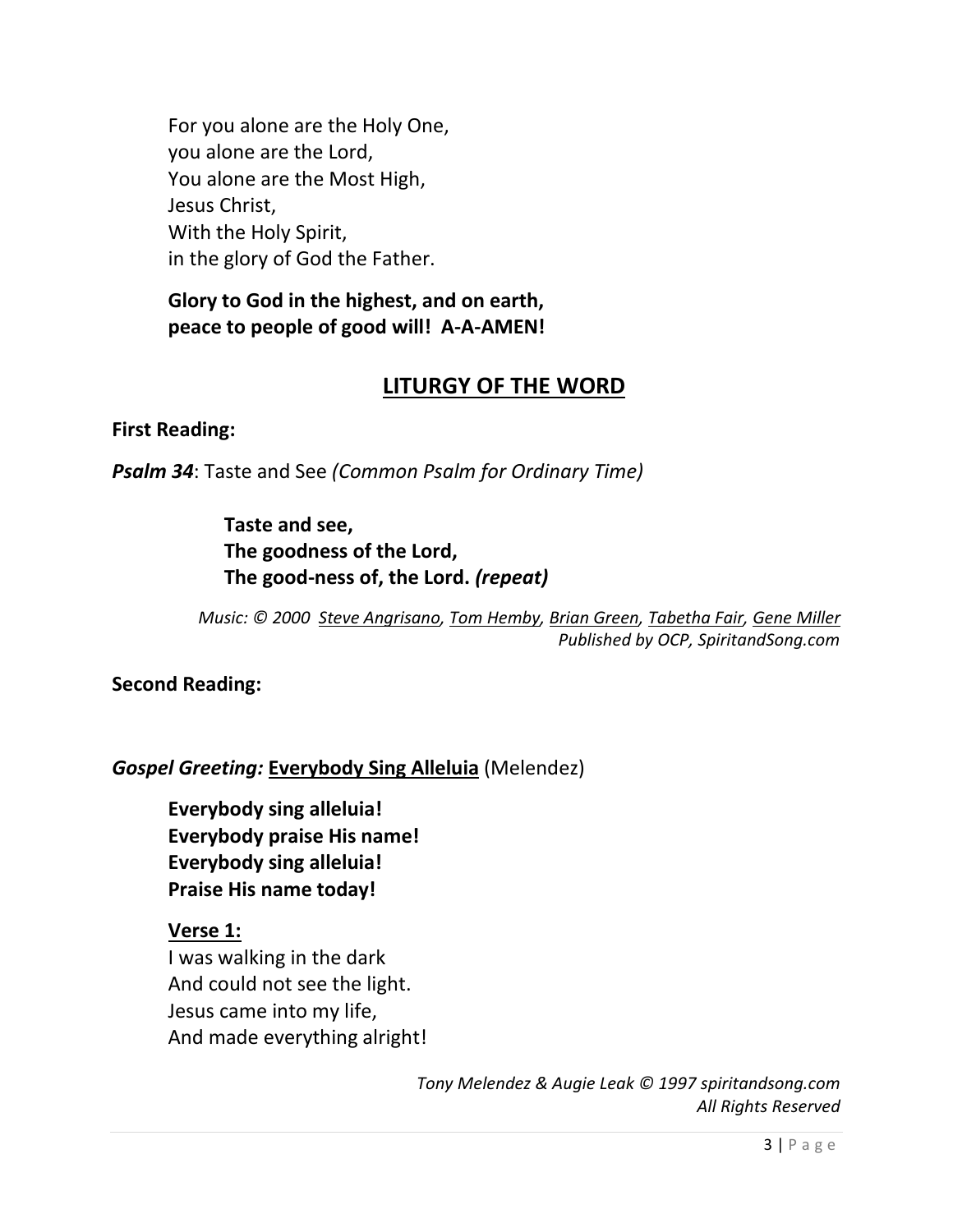**Gospel**:

**Homily**

**Creed**

**Universal Prayer**

### **LITURGY OF THE EUCHARIST**

### *Preparation of Gifts & Altar*: **Oceans** (Houston)

**V.1** You call me out upon the waters The great unknown where feet may fail. And there I find You in the mystery In oceans deep my faith will stand.

### **Chorus:**

And I will call upon Your name And keep my eyes above the waves When oceans rise My soul will rest in Your embrace For I am Yours and You are mine *(2nd time to bridge)*

**V.2** Your grace abounds in deepest waters Your sov'reign hand will be my guide Where feet may fail and fear surrounds me You've never failed and You won't start now *(chorus)*

### **Bridge:**

Spirit lead me where my trust is without borders Let me walk upon the waters Wherever You would call me Take me deeper than my feet could ever wander And my faith will be made stronger In the presence of my Saviour *(Repeat 3X)*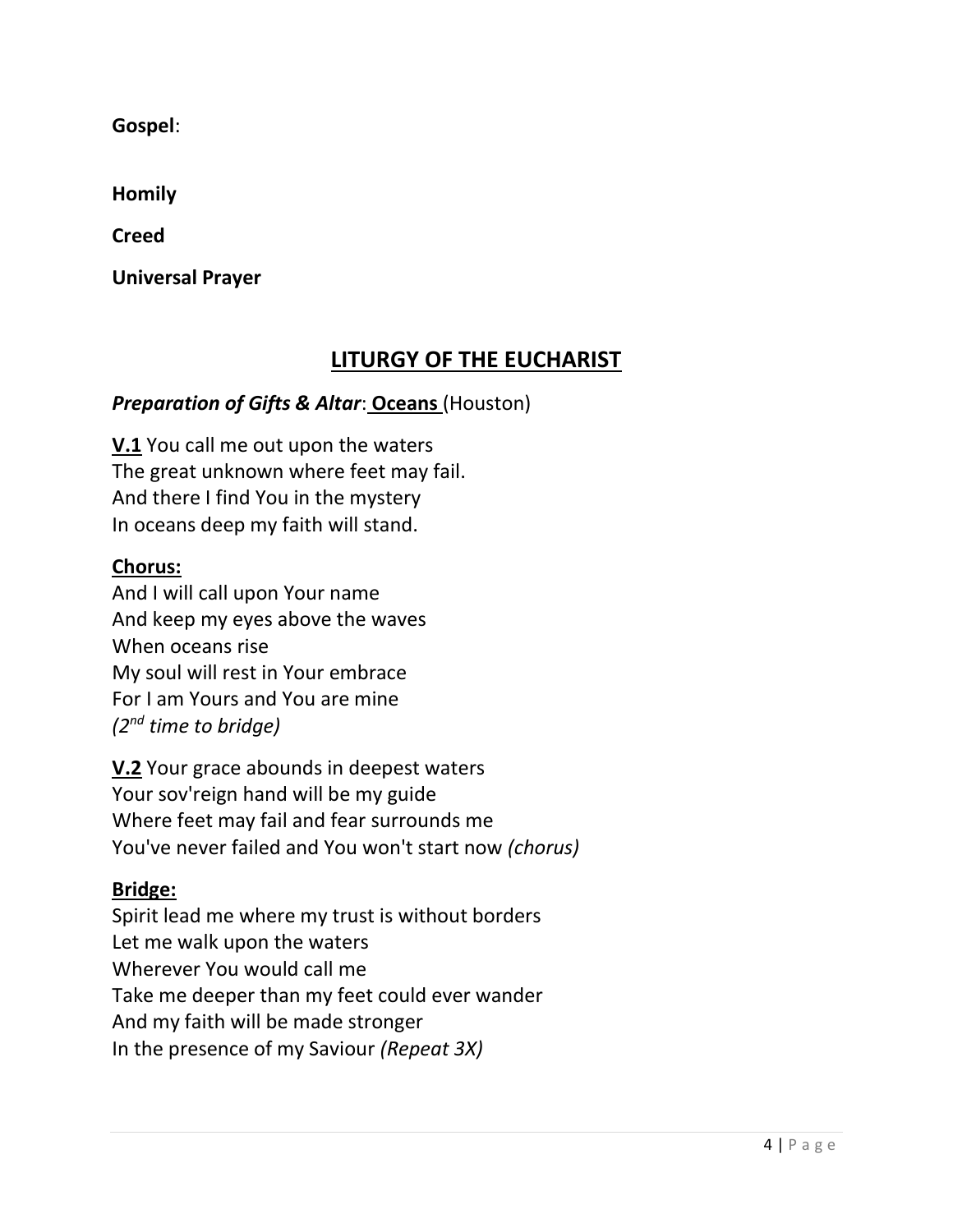### **Chorus:** And I will call upon Your name

And keep my eyes above the waves When oceans rise My soul will rest in Your embrace For I am Yours and You are mine

#### *Joel Houston | Matt Crocker | Salomon Ligthelm © 2012 Hillsong Music Publishing (Admin. by EMI Christian Music Publishing) All Rights Reserved*

### *Eucharistic Acclamations:* **Mass of a Joyful Heart** (Angrisano)

Holy, Holy – We Proclaim Your Death – Amen

# **COMMUNION RITE**

**Our Father**

*Lamb of God:* **Mass of a Joyful Heart** (Angrisano)

# *Communion Song* **Take Up Our Cross (Stephan/Byrd/Hart)**

V.1 Behold the wood that bears our name Behold the nails that hold our sin The tree from which salvation blooms The death by which we're born again

**Chorus** We take up our cross and follow Him We lay down our lives that we might live We carry the hope of Christ within We take up our cross and follow Him (2nd time to Bridge)

V.2 We embrace the sacrifice And walk the path we cannot see The burdens of this world made light By blood and thorn we are redeemed (chorus)